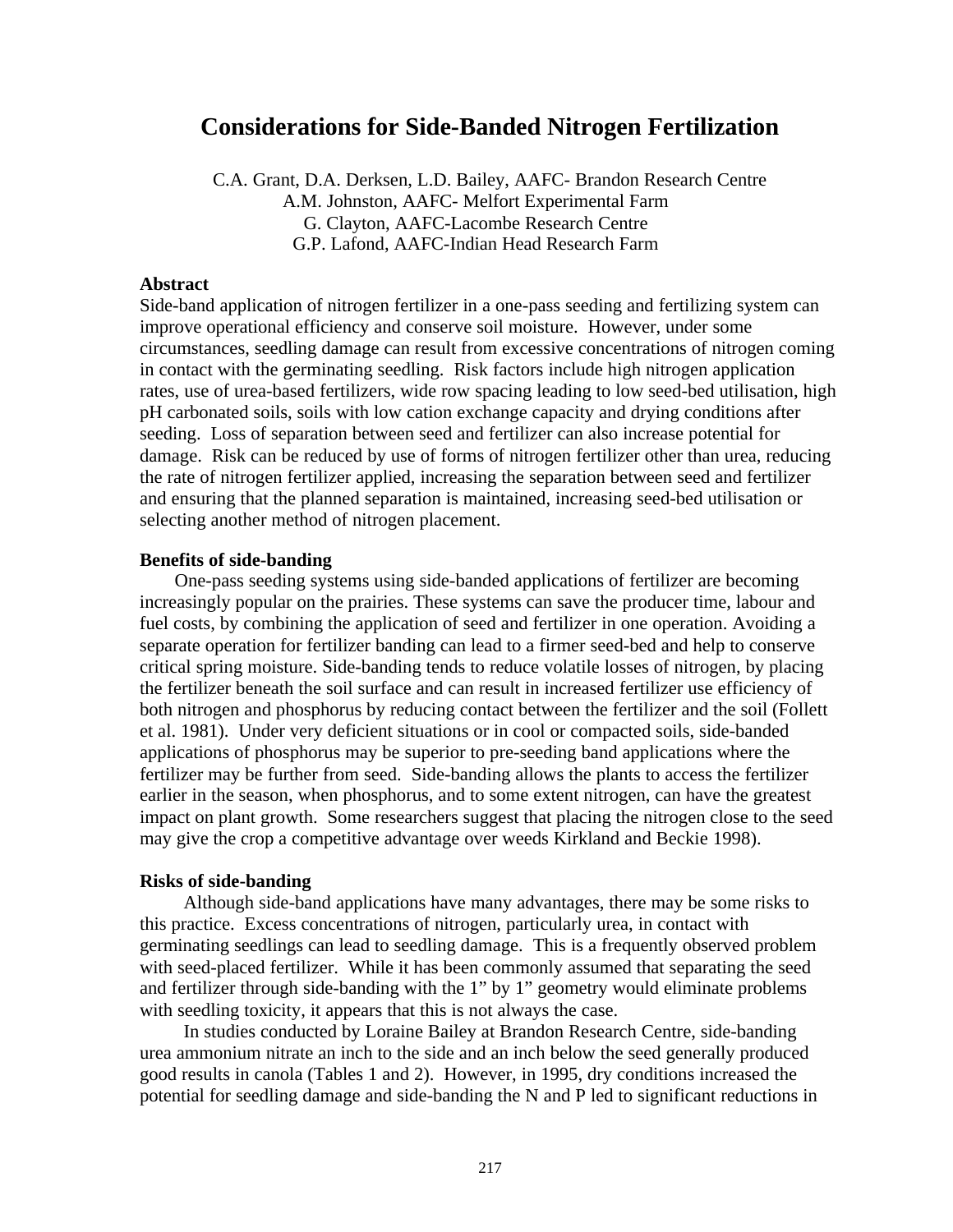canola stand. Yield was lower with the side-banded N and P, as compared to a pre-plant band application of N with seed-placed P, when high rates of nitrogen were used. This occurred both on a fine sandy loam and a silty clay soil, but the effects were greater on the dry, coarse-textured soil (Table 1 and 2). It is important to note that there was also a reduction in canola stand with seed-placed P and pre-plant banded N.

| Nitrogen Rate                    |                | Stand |      | Seed Yield           |      |      |
|----------------------------------|----------------|-------|------|----------------------|------|------|
| (kg/ha)                          | (% of Control) |       |      | (kg/ha)              |      |      |
|                                  | 1995           | 1996  | 1997 | 1996<br>1995<br>1997 |      |      |
| 0                                | 100            | 100   | 100  | 389                  | 588  | 648  |
| 50                               | 87             | 133   | 93   | 818                  | 844  | 1005 |
| 100                              | 49             | 106   | 95   | 1125                 | 1361 | 1450 |
| 150                              | 49             | 97    | 97   | 866                  | 1202 | 1420 |
| 150-30                           | 22             | 84    | 94   | 953                  | 1775 | 1120 |
| (sideband)                       |                |       |      |                      |      |      |
| 150-30                           | 59             | 67    | 64   | 1318                 | 1608 | 1102 |
| (N pre-plant band P seed-placed) |                |       |      |                      |      |      |

Table 1: Effect of rate of side-banded urea fertilizer on plant stand and seed yield of canola at 8-inch row spacing (Fine Sandy Loam, 1995-97).

Table 2: Effect of rate of side-banded urea fertilizer on plant stand and seed yield of canola at 8-inch row spacing (Clay Loam, 1995-97).

| Nitrogen Rate                    | Stand          |      | Seed Yield |              |      |      |
|----------------------------------|----------------|------|------------|--------------|------|------|
| (kg/ha)                          | (% of Control) |      | (kg/ha)    |              |      |      |
|                                  | 1995           | 1996 | 1997       | 1996<br>1995 |      | 1997 |
| 0                                | 100            | 100  | 100        | 1509         | 705  | 1098 |
| 50                               | 94             | 88   | 86         | 1540         | 1162 | 1420 |
| 100                              | 67             | 95   | 94         | 1704         | 1308 | 1650 |
| 150                              | 41             | 68   | 71         | 1688         | 1806 | 1800 |
| 150-30                           | 40             | 85   | 79         | 1385         | 1839 | 1903 |
| (sideband)                       |                |      |            |              |      |      |
| 150-30                           | 69             | 85   | 96         | 1869         | 1741 | 1895 |
| (N pre-plant band P seed-placed) |                |      |            |              |      |      |

## **Factors influencing seedling damage**

Potential for seedling damage depends on a number of factors including environmental conditions, crop grown, soil type, width of the seed/fertilizer band, row spacing and fertilizer source. Damage may increase with high pH, in the presence of salts or free lime, on light textured soils or soils low in organic matter, cool growing conditions, low soil moisture, or with the use of wide row spacing. Small seeded crops such as flax or canola are more sensitive to seedling damage than crops such as wheat or barley. Urea tends to be more damaging than ammonium nitrate, while urea ammonium nitrate (UAN) tends to be intermediate, since it is a blend of urea and ammonium nitrate. The amount of damage can vary greatly from year to year, depending on the specific conditions at seeding, so a rate which caused no problems one year may cause significant damage the next.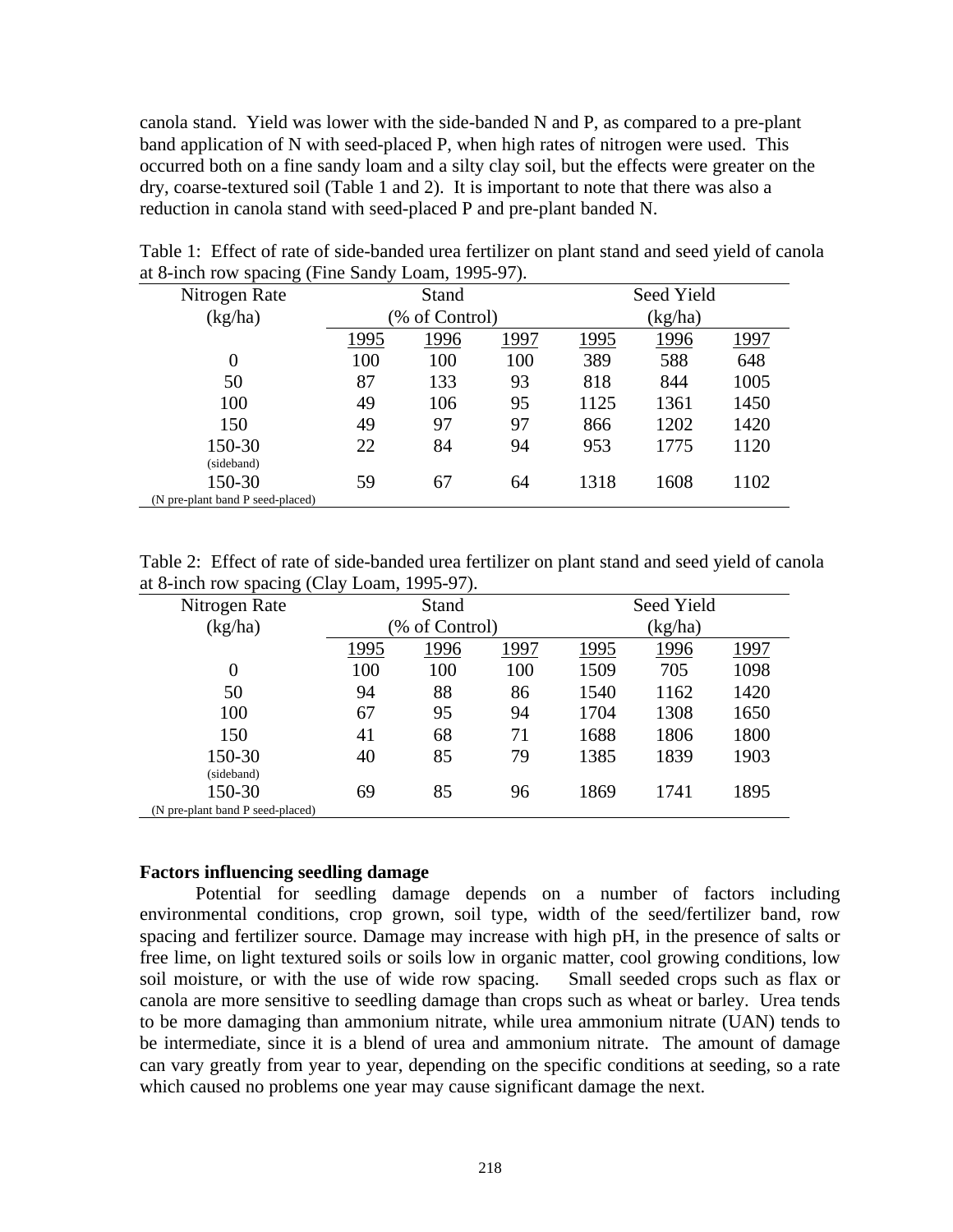Since the concentration of fertilizer in contact with the seed has a great influence on seedling damage, extra caution must be taken when side-banding is combined with wide row spacing. By increasing row spacing, the concentration of fertilizer present beside the seedrow is increased. With small-seeded crops such as canola or flax, which are sensitive to seed-fertilizer contact, this may lead to seedling toxicity, even where the fertilizer is separated from the seedling by the common 1-inch by 1-inch side-banded pattern. Toxicity may be accentuated if the separation between seed and fertilizer is compromised due to "bounce" of the seed and fertilizer during the seeding operation.

### **Interim results of Canadian Fertilizer Institute studies**

Co-operative studies are being conducted across western Canada evaluating the impact of urea nitrogen timing, placement and row spacing on canola and wheat yield and weed competition. Sites are located at Brandon, Melfort and Beaverlodge. The most consistently effective treatment in this study has been the 9-inch row spacing with sidebanded urea application (Table 3).

Table 3: Ranking of seeding and N fertilization systems at three locations (Data courtesy of CFI cooperative study)

| Fertilizer         | <b>Brandon</b> |         |      | Melfort |      | Beaverlodge |  |
|--------------------|----------------|---------|------|---------|------|-------------|--|
| Placement          | Rank           | Range   | Rank | Range   | Rank | Range       |  |
| Fall Band          |                | 1-4     |      | $3 - 5$ |      | $1-3$       |  |
| <b>Spring Band</b> |                | $2 - 3$ |      | $3-5$   |      | $1 - 4$     |  |
| 9" Side            |                | $1 - 3$ |      | $1 - 4$ | 3    | $3 - 5$     |  |
| 12" Side           | 4              | $1 - 5$ |      | $1 - 4$ |      | $2 - 4$     |  |
| Sweep              |                | $4 - 5$ |      | $2 - 3$ |      | $1 - 5$     |  |

In 4 of 7 site years of canola and 2 of 7 site-years of wheat, yield was lower with 12 inch row spacing and side-banded urea nitrogen as compared to the 9-inch row-spacing treatment. The problems with the 12-inch row spacing appear to be due to seedling damage from the side-banded urea. Problems with seedling toxicity are likely to be greater on carbonated, high pH soils, coarse-textured soils, or when dry conditions occur after seeding. High pH carbonated soils are more frequently encountered in the eastern prairies than in more westerly regions.

Table 4: Effect of rate side-banded urea fertilizer on plant stand and seed yield of canola at 9-inch and 12-inch row spacing (Brandon 1998).

| Nitrogen Rate<br>(kg/ha) |        | Stand<br>(Plants/m2) | Seed Yield<br>(kg/ha) |         |  |
|--------------------------|--------|----------------------|-----------------------|---------|--|
|                          | 9 Inch | 12 Inch              | 9 Inch                | 12 Inch |  |
|                          | 78.1   | 60.0                 | 778                   | 699     |  |
| 45                       | 79.0   | 36.6                 | 1086                  | 922     |  |
| 60                       | 95.5   | 43.3                 | 1128                  | 944     |  |
| 80                       | 69.3   | 32.0                 | 973                   | 793     |  |
| 107                      | 91.5   | 43.0                 | 1149                  | 841     |  |
| 143                      | 82.6   | 25.0                 | 1149                  | 854     |  |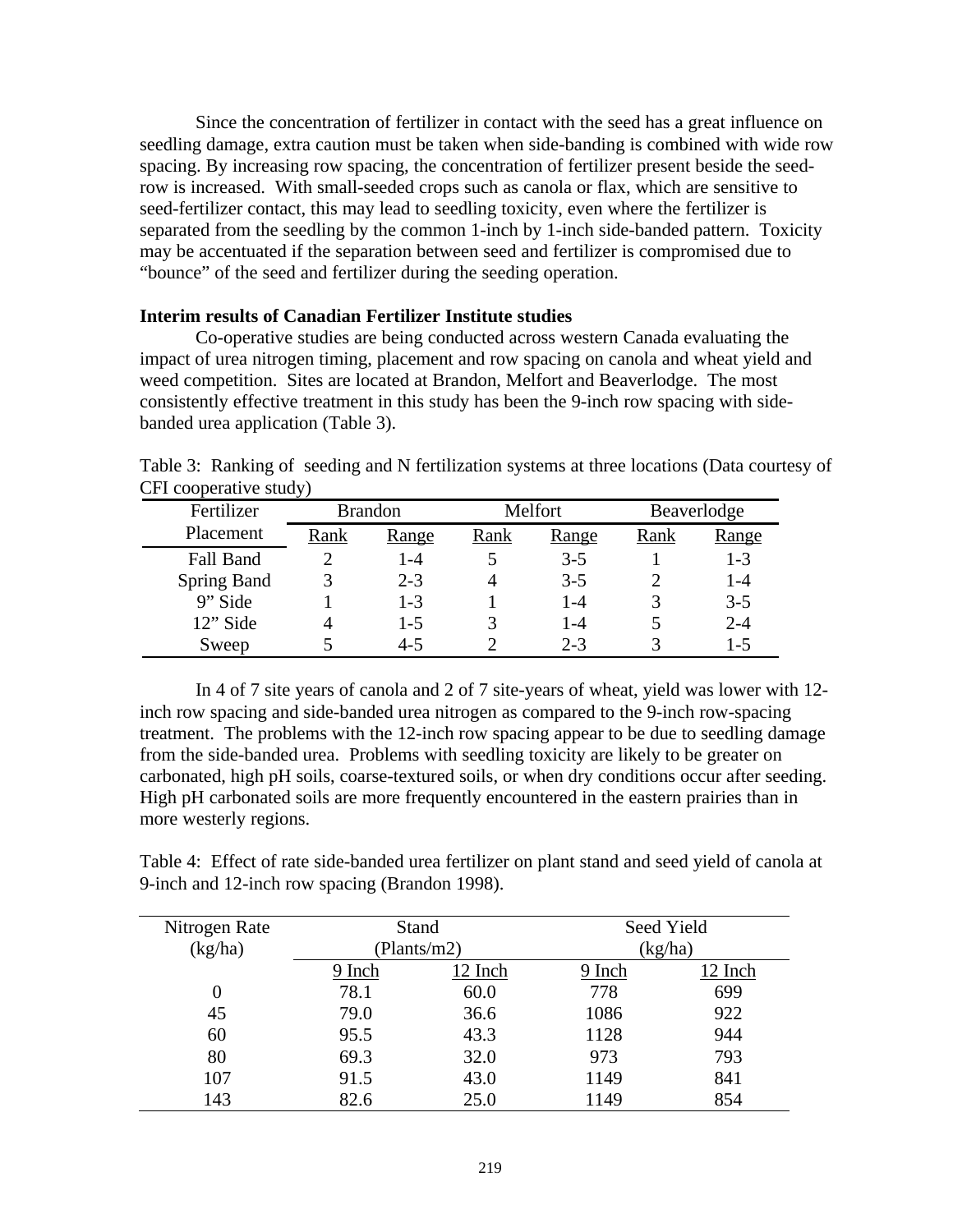#### **Row-spacing by urea rate studies**

Based on initial results of the CFI studies, additional experiments were conducted in 1998 across western Canada at Brandon, Melfort, Lacombe and Swift Current to take a closer look at the effect of row spacing at different rates of urea N. While there was little difference between 9-inch and 12-inch spacing at most of the sites, the 9-inch spacing produced higher stand density and higher yields than the 12-inch spacing at the Brandon location (Table 4). The sensitivity of the Brandon site to seedling damage may relate to the high soil pH and carbonate content at the site, conditions common in the eastern prairies. In contrast, at the Melfort location, while stand density tended to be lower at the 12-inch row spacing, canola yield was not negatively affected (Table 5).

| Nitrogen Rate |        | Stand      |        | Seed Yield |  |  |
|---------------|--------|------------|--------|------------|--|--|
| (kg/ha)       |        | (Plants/m) |        | (kg/ha)    |  |  |
|               | 9 Inch | 12 Inch    | 9 Inch | 12 Inch    |  |  |
| 0             | 128    | 106        | 1843   | 1867       |  |  |
| 45            | 126    | 93         | 1955   | 1848       |  |  |
| 60            | 112    | 101        | 1726   | 1867       |  |  |
| 80            | 117    | 90         | 1931   | 1916       |  |  |
| 107           | 109    | 99         | 1921   | 1993       |  |  |
| 143           | 115    | 94         | 2062   | 2043       |  |  |

Table 5: Effect of rate side-banded urea fertilizer on plant stand and seed yield of canola at 9-inch and 12-inch row spacing (Melfort 1998).

## **Risk factors and risk reduction**

While side-banding nitrogen fertilizer will generally be an effective and safe method of application, it is important to recognize that there are risks associated with the practice. Damage may occur in situations that promote seedling toxicity. Risk factors include high pH carbonated soils, soils with low cation exchange capacity (i.e. coarse textured soils, soils with low organic matter content), drying conditions after seeding, and application on sensitive crops, such as canola or flax. Risk of damage increases at high fertilization rates or when using wide row spacing increases the effective concentration near the seed-row. If the seedfertilizer separation is not maintained, risk of damage will also be higher. Where risk of damage is considerable, it may be advisable to increase the separation between seed and fertilizer band, to use a less-damaging fertilizer source or to consider an alternate method of fertilizer application.

Studies are continuing across western Canada to more clearly evaluate the impact of row spacing and fertilizer placement on yield, quality and competitive ability of canola and wheat. This should help to clarify factors contributing to damage and develop management practices that will optimize economics of crop production in one-pass seeding systems.